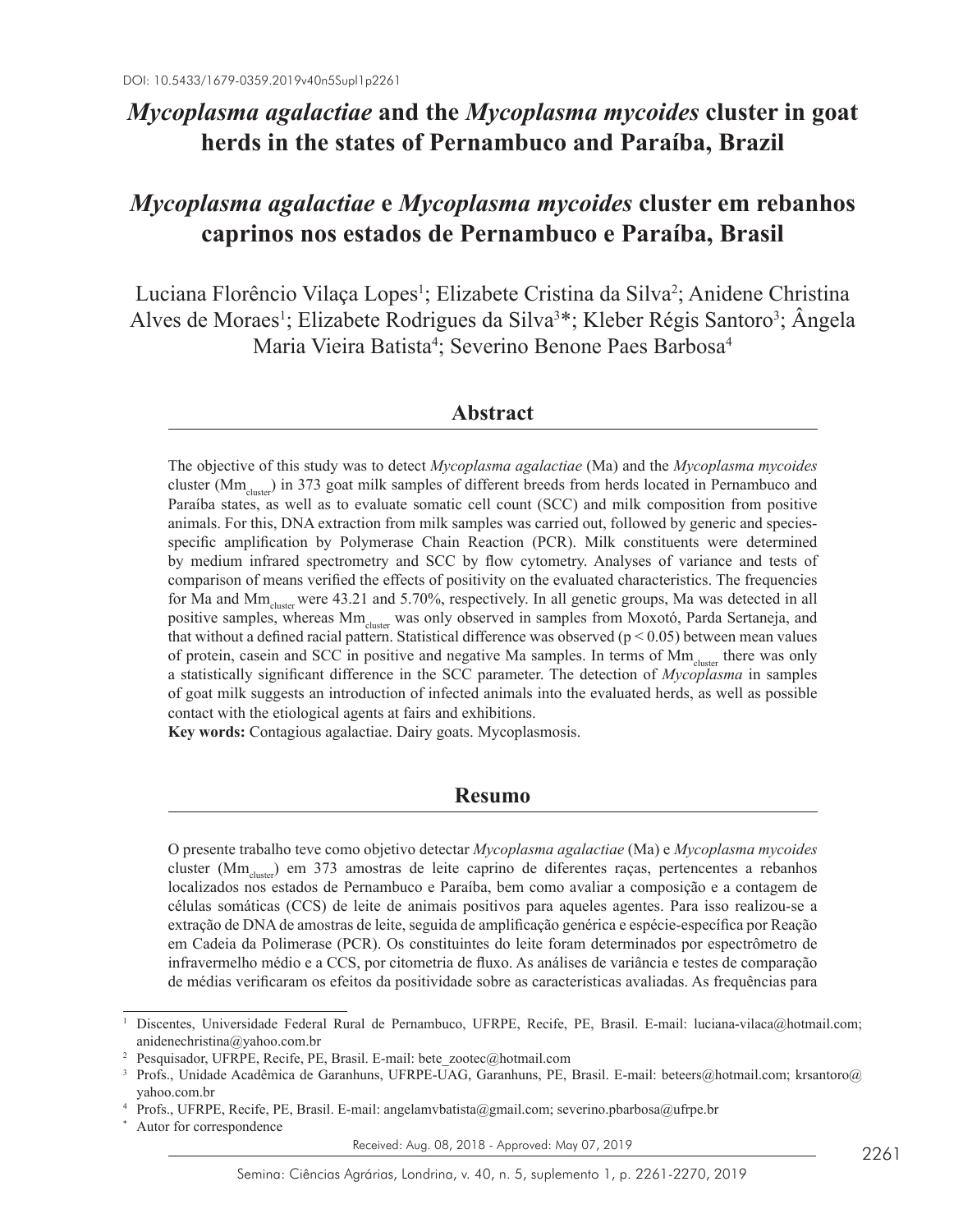Ma e Mm<sub>cluster</sub> foram de 43,21 e 5,70%, respectivamente. Em todos os grupos genéticos foram detectadas amostras positivas para Ma, enquanto que para Mm<sub>cluster</sub> só foram observadas em animais das raças Moxotó, Parda Sertaneja e sem padrão racial definido. Observou-se diferença estatística (p < 0,05) entre as médias de proteína, caseína e CCS de amostras positivas e negativas para Ma. Para Mm<sub>cluster</sub>, verificou-se diferença estatística significativa apenas para o parâmetro CCS. A detecção de *Mycoplasma* em amostras de leite caprino sugere a introdução de animais infectados nos rebanhos avaliados, como também o possível contato com os agentes etiológicos em feiras e exposições.

**Palavras-chave:** Agalactia contagiosa. Caprinos leiteiros. Micoplasmose.

#### **Introduction**

Contagious agalactia of sheep and goats is a multiple etiology syndrome and is considered to be one of the most serious diseases in small ruminants (KUMAR et al., 2014). Included in the list of the mandatory notification diseases of the World Organisation for Animal Health (OIE), it is known to be responsible for high economic losses (SANTOS et al., 2015), and is characterized by the appearance of inflammatory lesions located in mammary gland, joints and eyes of the affected animals; this determines the classical triad of the disease: mastitis, arthritis and conjunctivitis (TODARO et al., 2015).

In goats, the disease is caused by *Mycoplasma*, a genus of bacteria which lacks cell walls. The species *Mycoplasma agalactiae* is responsible for 90% of the outbreaks in these animals and is the main etiological agent of contagious agalactia (KUMAR et al., 2014). However, in recent years, species belonging to the *Mycoplasma mycoides* cluster have also been appointed as etiological agents of the syndrome in goats (TATAY-DUALDE et al., 2017). This group consists of five species and subspecies of mycoplasmas that share many genotypic and phenotypic characteristics (WANG et al., 2014), including *Mycoplasma mycoides* subsp. *capri* and *Mycoplasma capricolum* subsp. *capricolum* (SANTOS et al., 2015).

In the northeastern region of Brazil, there have been reported occurrences of *Mycoplasma agalactiae* in herds located in the states of Paraíba (MORAES et al., 2017), Pernambuco (ALVES et al., 2013), Sergipe (SANTOS et al., 2015) and Ceará (PEIXOTO et al., 2018). On the other hand, as far as we know, only Santos et al. (2018) have reported the occurrence of *Mycoplasma mycoides* cluster in that region.

Northeastern Brazil contains approximately 90% of the country's goats; due to the economic losses that contagious agalactia may cause to livestock production in this region (SILVA et al., 2013), the diagnosis and identification of the species that cause this disease may reveal important information on the presence and circulation of these pathogens in goat herds and help to reduce the impacts caused by this disease on the production and quality of milk in addition to avoiding economic and public health problems.

Therefore, the present study aimed the detection of *Mycoplasma agalactiae* (Ma) and the *Mycoplasma mycoides* cluster (Mm<sub>cluster</sub>), as well as to evaluate the composition and somatic cells count (SCC) in milk of positive goat from herds located in the states of Pernambuco and Paraíba, northeastern Brazil.

#### **Material and Methods**

#### *Animals and milk samples*

A total of 373 lactating female goats belonging to herds located in the states of Pernambuco (A, B, C and D) and Paraiba (E, F, G and H) were selected. The harvest period took place from July 2014 to July 2015. The breeding systems adopted in the herds were either of intensive (herds A, B and C), semi (herds E, F, G and H) or extensive (herd D) management types.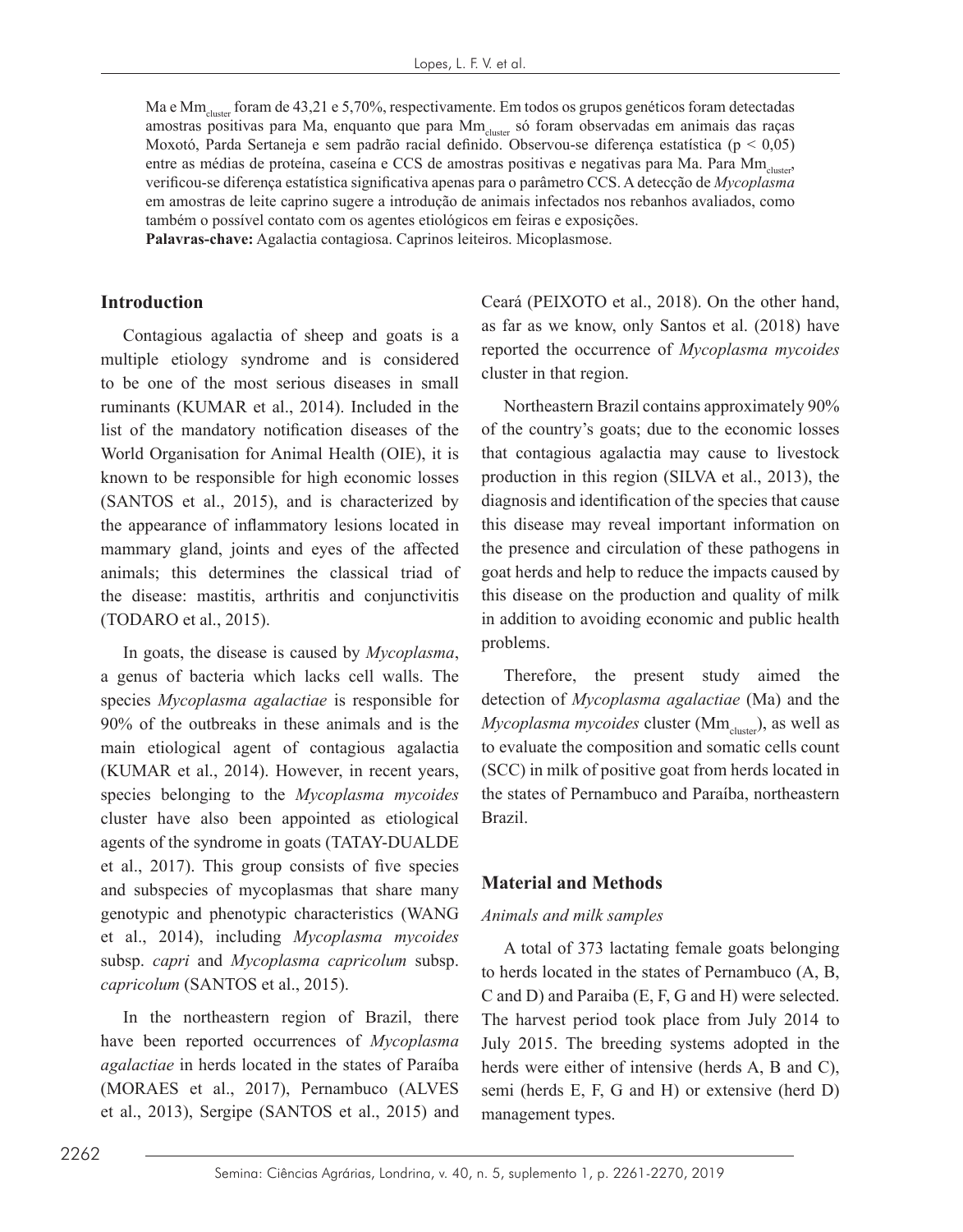The harvest of the milk samples was carried out after anti-septic treatment of the teats with 70% alcohol, followed by the disposal of the first jets. Individual samples were collected in sterile polypropylene containers, stored in isothermal boxes and sent to the laboratory.

### *DNA extraction and amplification*

The extraction of DNA was performed by the method of silica/guanidine isothiocyanate, according to Boom et al. (1990). The quality of the extracted DNA was evaluated in 1% agarose gel. The DNA was subjected to generic and speciesspecific PCR, using different pairs of primers and cycles. Initially, a multiplex-PCR was performed for the amplification of the genus *Mycoplasma* (MG F 5`- GGG AGC AAA CAG GAT TAG ATA CCC T - 3`; MG R 5' - TGC ACC ATC TGT CAC TCT GTT AAC CTC - 3') and selected internal markers (GAPDH F 5′- GGC AAG TTC CAT GGC ACA GT - 3′; GAPDH R 5′-GTC CCT CCA CGA TGC CAA AG - 3′), for evaluating the presence of possible PCR inhibitors and the integrity of the DNA samples.

The methodologies described by Kuppeveld et al. (1992) and Ravazzolo et al. (2006) were used for amplification of the genus (270 bp) and internal markers (125 bp), respectively. The reactions were performed in a final volume of 58 μl, composed of 5 μL of DNA, 45 μl of the PCR Mix (Invitrogen, USA) and 2 μL of each of the four primers described above. The conditions for amplification were as follows: initial denaturation for 5 min at 94 °C, followed by 30 cycles of 1 min at 94 °C, 1 min at 58 °C and 1 min at 72 °C, with a remaining final extension stage of 7 min at 72 °C. All tests included both a positive and negative control (reaction without the presence of DNA).

For species-specific PCR, gene segments of 375 bp for Ma (F 5' - AAA GGT GCT TGA GAA ATG GC - 3'; R 5' - GTT GCA GAA GAA AGT CCA ATC A - 3') and 1500 bp for  $Mm_{cluster}$  (F 5' -TAG AGG TAC TTT AGA TAC TCA AGG - 3';

R 5' - GAT ATC TAA AGG TGA TGG T- 3') were amplified, following methodologies described by Tola et al. (1997) and Bashiruddin et al. (1994), respectively. The species-specific PCR reactions were adjusted to a final volume of 58 μl, composed of 5 μl of DNA, 45 μl of PCR Mix (Invitrogen, USA) and 2 μl of each primer described above. The amplification was performed under the following conditions: initial denaturation for 5 min at 94 °C, followed by 30 cycles of 1 min at 94 °C, 1 min at 47 °C for Ma or 50 °C for Mm<sub>cluster</sub> and 1 min at 72 °C, with a remaining final extension stage of 7 min at 72 °C. Both positive (*Mycoplasma agalactiae* and *Mycoplasma mycoides* cluster) and negative (reaction without DNA) controls were included in all tests. PCR assay was performed in a DNA termal cycler (Mastercycler ® Pro, Eppendorf, Germany) and the amplified PCR products were analyzed on a 1% agarose gel.

## *Reproducibility test*

The reproducibility of the results was evaluated by amplification of 10 randomly selected DNA samples, amplified for three consecutive days under the same conditions cited above.

## *Milk composition and SCC*

The analysis of the chemical composition of milk (protein, lactose, fat and casein) was determined by electronic methodologies based on medium infrared spectrometry, through Bentley 2000 equipment (Bentley Instruments Inc., USA). Somatic cell count (SCC) was obtained by flow cytometry in the electronic counter Somacount 300 (Bentley Instruments Inc, USA).

## *Statistical analysis*

For the frequency analyses of amplicons and risk factors for the presence of *Mycoplasma* spp*.*, the PROC FREQ procedure of the *Statistical Analysis*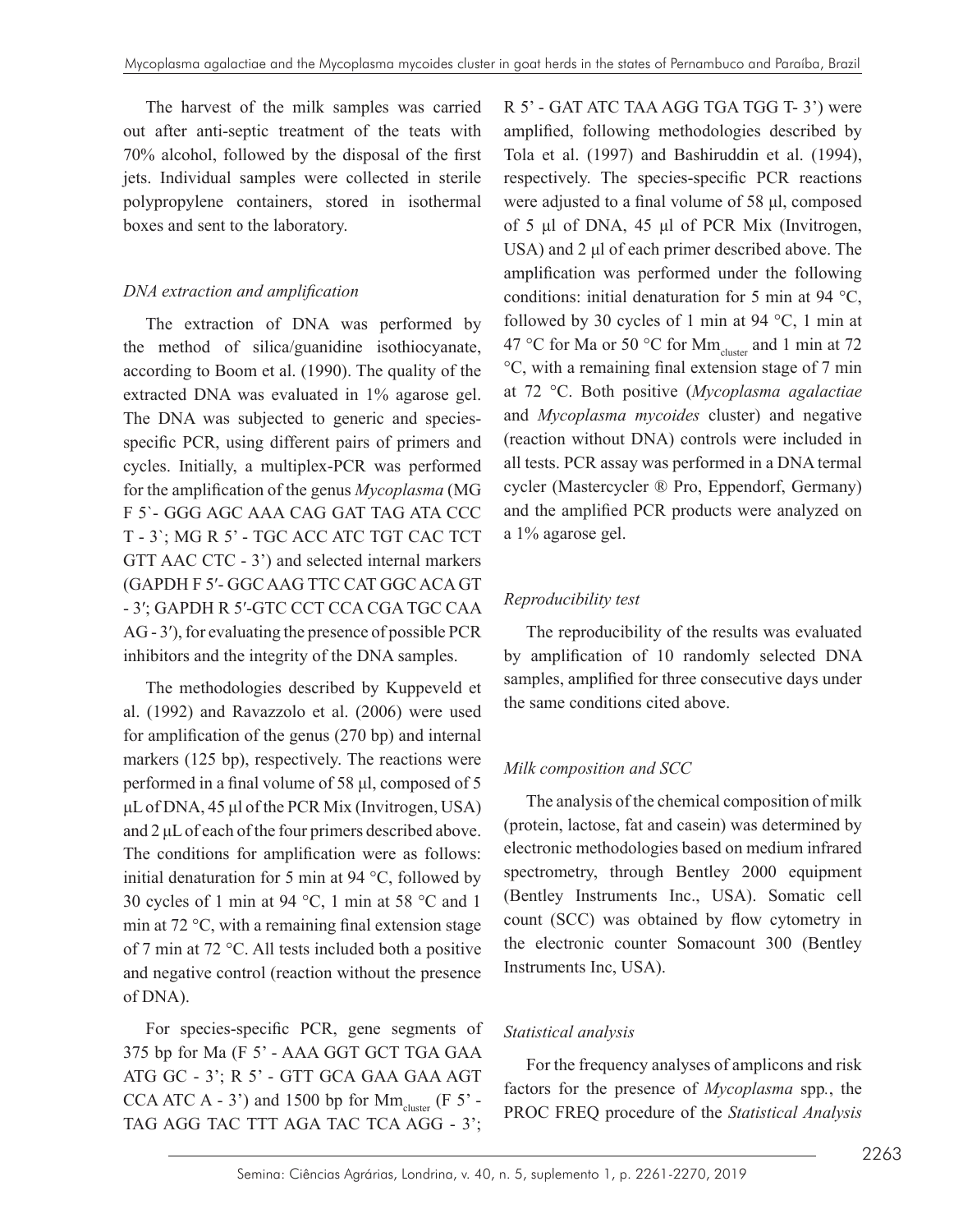*System* version 9.1.3 (SAS Institute, Cary, NC, EUA) was used. To verify the effect of positivity for Ma and  $\text{Mm}_{\text{cluster}}$  on composition characteristics and SCC, analysis of variance and averages comparison tests were carried out using the PROC GLM procedure of the SAS 9.1.3.

#### **Results and Discussion**

In total, 360 DNA samples (96.51%) were used for generic and species-specific PCR, according to the quality of the sample demonstrated by the amplification of the GAPDH constituent gene.

Table 1 shows the frequency of positivity for *Mycoplasma* spp., Ma and Mm<sub>cluster</sub>. The occurrence of the genus *Mycoplasma* was 46.42% (169/360) in the evaluated herds; in the herds located in the state of Pernambuco, this ranged from 18.18 to 89.80% while for those located in the state of Paraíba, this ranged from 10.71 to 68.42%. The presence of *Mycoplasma* spp. was also observed in small ruminants in Paraíba by Moraes et al. (2017).

**Table 1.** Absolute and relative frequency of positive milk samples for *Mycoplasma* spp., *Mycoplasma agalactiae* and the *Mycoplasma mycoides* cluster in goats belonging to herds in the states of Pernambuco and Paraíba, Brazil.

|       |             | Mycoplasma spp.   |                   | Ma                |                    | $\rm{Mm}_{\rm{cluster}}$ |                    |
|-------|-------------|-------------------|-------------------|-------------------|--------------------|--------------------------|--------------------|
| Herds | $\mathbf n$ | Absolute<br>Freq. | Relative<br>Freq. | Absolute<br>Freq. | Relative<br>Freq.* | Absolute<br>Freq.        | Relative<br>Freq.* |
| A     | 47          | 19                | 40.43%            | 15                | 78.95%             | 3                        | 15.78%             |
| B     | 49          | 44                | 89.80%            | 44                | $100.0\%$          | $\mathbf{0}$             | $0.00\%$           |
| C     | 25          | 14                | 56.00%            | 14                | 100.0%             | $\mathbf{0}$             | $0.00\%$           |
| D     | 33          | 6                 | 18.18%            | 4                 | 66.67%             | $\mathbf{0}$             | $0.00\%$           |
| E     | 60          | 33                | 55.00%            | 32                | 96.97%             | 17                       | 51.51%             |
| F     | 38          | 26                | 68.42%            | 25                | 96.15%             | $\boldsymbol{0}$         | $0.00\%$           |
| G     | 52          | 16                | 30.77%            | 15                | 93.75%             |                          | 6.25%              |
| H     | 56          | 6                 | 10.71%            | 5                 | 83.33%             | $\overline{0}$           | $0.00\%$           |
| Total | 360         | 169               | 46.94%            | 159               | 94.08%             | 21                       | 12.42%             |

Ma = *Mycoplasma agalactiae*; M*mcluster*= *Mycoplasma mycoides* cluster; \*Relative frequency of positive samples for genus.

A high frequency in positive samples was found for Ma, totaling at 94.08% (159/169) of positive samples; this ranged from 66.67 to 100% in a given sampled herd. The frequency found for Ma in this study can be considered high when compared to the frequencies reported in other Brazilian states, such as 75% in Pernambuco (ALVES et al., 2013), 10.3% in Sergipe (SANTOS et al., 2015) and 0.62% in Ceará (PEIXOTO et al., 2018).

The high frequency of Ma observed in this study confirms the largest incidence of the species and highlights it as the main etiological agent of contagious agalactia in the evaluated populations,

emphasizing the importance of the detection of this microorganism and the need for more knowledge of sanitary conditions at the time of acquisition for new animals, so that it do not interfere with the sanitary conditions and productivity of existing animals (KUMAR et al., 2014). Care and attention to the health status of animals when are acquired is indispensable for all goat producers, but particularly for small one, since they often do not present financial resources to replace their herd or to implement disease control procedures; in these cases, the spread of the agent will entail greater damage (AZEVEDO et al., 2006).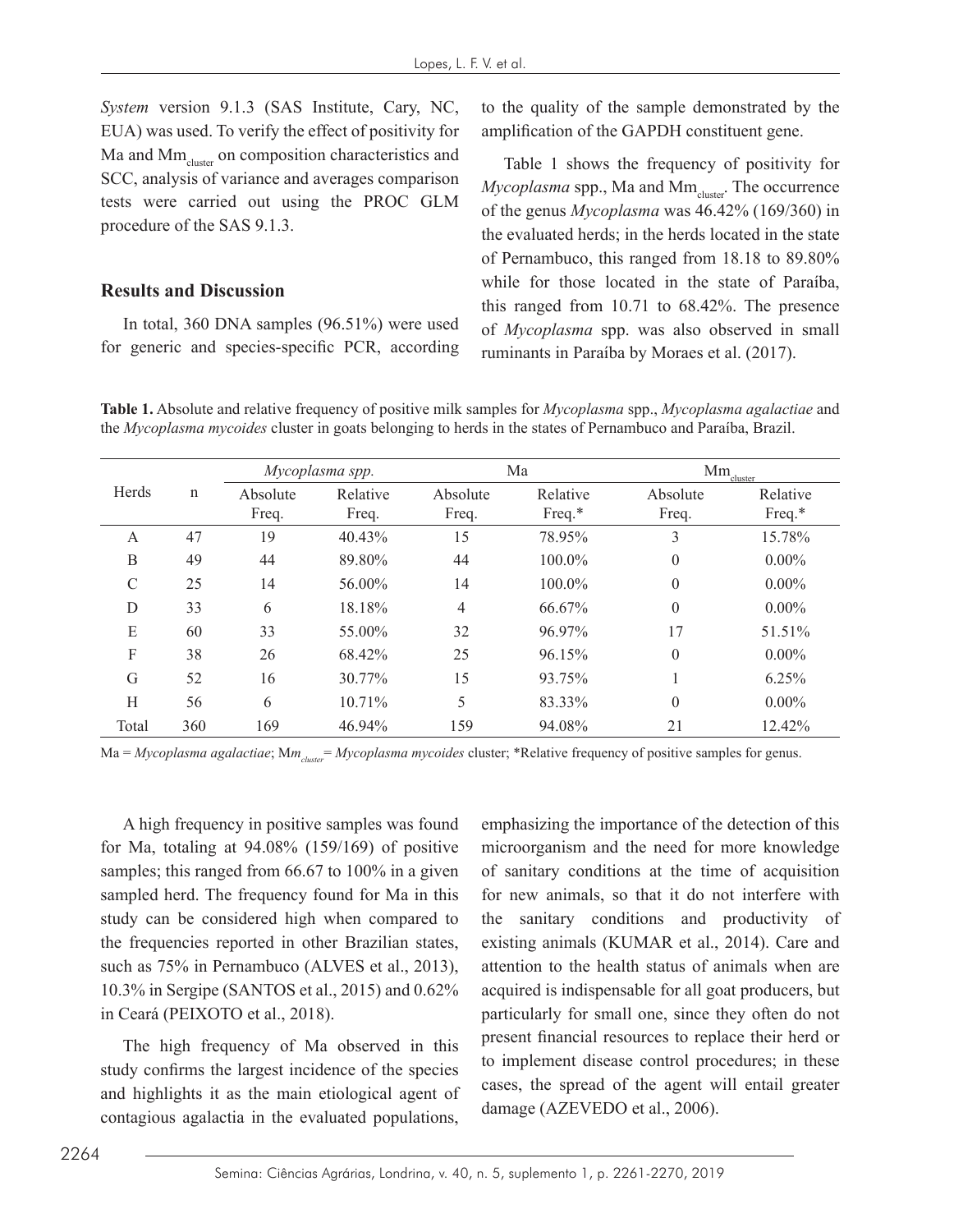Unlike the observed for Ma, most of the samples  $(87.58%)$  were negative for  $Mm_{cluster}$ . As shown in Table 1, only herds A, E and G presented positive animals for that group of microorganisms, with frequencies of 15.78, 51.51 and 6.25% respectively. It should also be noted that two animals in herd A, sixteen in herd E and one animal in the herd G were simultaneously positive for Ma and  $\text{Mm}_{\text{cluster}}$ .

The low occurrence of  $Mm_{cluster}$  observed in the studied herds suggests that the presence of a certain species of *Mycoplasma* may be related to the risk factors inherent to the animal and the type of management system, as suggested by Ariza-Miguel et al. (2012). In Brazil, most of the studies performed for the detection of species associated with the contagious agalactia reports the occurrence of Ma (AZEVEDO et al., 2015; PEIXOTO et al., 2018; SANTOS et al., 2015), with only a few assessments detecting the presence of Mm<sub>cluster</sub> (SANTOS et al., 2018; BARBOSA et al., 2000).

The analysis of the risk factors "management system" and "racial pattern" were associated with the presence of the bacterium in the evaluated herds. In this assessment, it was observed that the type of management system has influence on the presence of the bacterium. According to Pereira et al. (2014), the practice of confining animals is a risk factor, since it exposes the animals to a greater number of infectious agents present in the accumulation of organic matter and humidity in such systems. In the present study, the semi-intensive and intensive type management systems were considered as a risk factor. The semi-intensive and intensive management systems presented by herds A, B, C, E, F, G and H may have facilitated the dissemination of the etiological agent within the herds, a fact that can be corroborated by the high frequencies observed in these herds.

The frequency of positive animals for *Mycoplasma* spp., Ma and Mm<sub>cluster</sub>, by racial pattern is presented in Table 2. The occurrence of positive animals in all genetic groups is noted, with a greater frequency of Ma than other species. In terms of the genus *Mycoplasma*, it is noted that all genetic groups presented positive samples for this agent, with frequencies ranging from 12.70% in the Murcian breed to 77.42% in the Marota breed. The frequency of Ma in positive animals ranged from 87.5% in the Murcian breed to 100% of positive animals in the Anglo-Nubiana and Saanen breeds; at least one Ma positive animal was detected in each racial pattern. Positive samples for  $Mm_{cluster}$ were observed only in Moxotó (18.28%) and Parda Sertaneja (1.92%) breeds, and in animals with no defined breed pattern (SPRD) (3.12%).

In this study, the racial pattern was also considered to be a risk factor for the presence of *Mycoplasma* spp. It is important to note that the largest frequencies found for the genus and for Ma specifically were verified in the animals of the Marota breed, and this fact could be related to the place of animal acquisition when composing the herd, since all the animals were originally brought from different regions of the country. It is known that these animals were obtained without the requirement of a negative certification for this bacterium by the breeders and without careful evaluation or quarantine before the introduction to the herd. In addition, these animals were subjected to a semi-intensive type management system, which probably allowed the spread within each herd. This is because the main reservoir of *Mycoplasma* spp. that cause contagious agalactia is an infected animal and the transmission can be carried out through direct contact with animals carrying the infectious agent in the oral cavity, respiratory tract and mammary glands (SANTOS et al., 2015).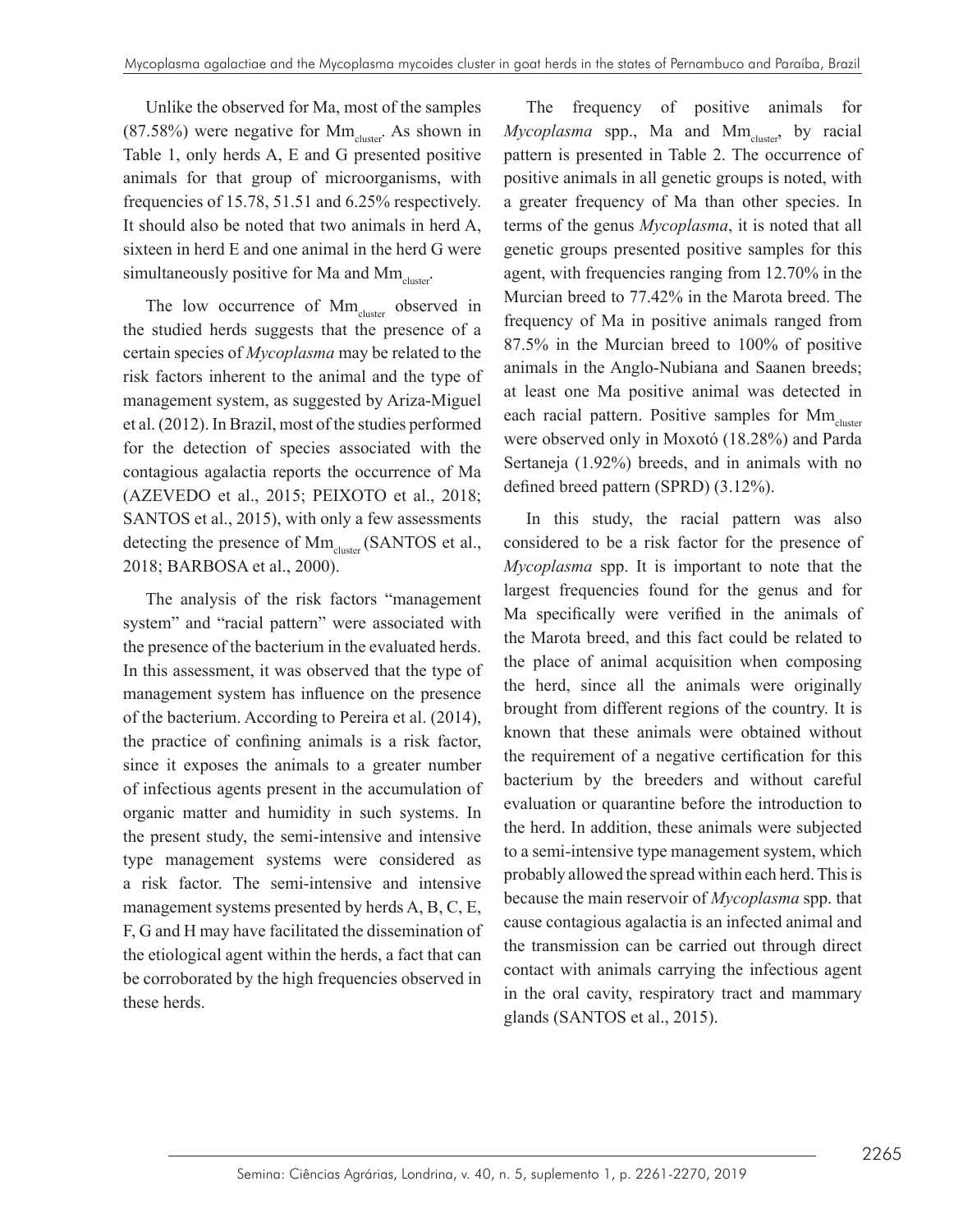| Racial            |                | Mycoplasma spp.   |                   | Ma                |                       | $\rm{Mm}_{\rm{cluster}}$ |                       |
|-------------------|----------------|-------------------|-------------------|-------------------|-----------------------|--------------------------|-----------------------|
| pattern           | $\overline{N}$ | Absolute<br>Freq. | Relative<br>Freq. | Absolute<br>Freq. | Relative<br>Freq. $*$ | Absolute<br>Freq.        | Relative<br>Freq. $*$ |
| $AN^2$            | 13             | 8                 | $61.54\%$         | 8                 | 100.0%                | $\theta$                 | $0.00\%$              |
| Marota            | 31             | 24                | 77.42%            | 23                | 95.83%                | $\theta$                 | $0.00\%$              |
| Moxotó            | 93             | 39                | 41.94%            | 36                | 92.31%                | 17                       | 18.28%                |
| Murciana          | 63             | 8                 | $12.70\%$         | 7                 | 87.50%                | $\theta$                 | $0.00\%$              |
| PS <sup>3</sup>   | 52             | 16                | 30.77%            | 15                | 93.75%                |                          | 1.92%                 |
| Saanen            | 12             | 6                 | 50.00%            | 6                 | $100.0\%$             | $\theta$                 | $0.00\%$              |
| SPRD <sup>4</sup> | 96             | 63                | 65.63%            | 59                | 93.65%                | 3                        | 3.12%                 |
| Total             | 360            | 169               | 46.94%            | 159               | 94.08%                | 21                       | 12.42%                |

**Table 2.** Absolute and relative frequencies of positive milk samples for *Mycoplasma* spp., *Mycoplasma agalactiae* and the *Mycoplasma mycoides* cluster, according to the racial pattern of goats of herds in the states of Pernambuco and Paraíba, Brazil.

Ma = *Mycoplasma agalactiae*; *Mm*<sub>cluster</sub> = *Mycoplasma mycoides* cluster; \*Relative frequency of positive samples for genus; <sup>2</sup>Anglo-Nubiana; <sup>3</sup>Parda Sertaneja; <sup>4</sup>no defined breed pattern.

Mm<sub>cluster</sub> was only detected in Moxotó and Parda Sertaneja breeds and in SPRD animals. The SPRD animals were acquired from other states and belonged to two distinct herds that carried out an exchange of animals between them, which may have facilitated the dissemination, as they also favored an intensive management system. The animals of the Parda Sertaneja breed had no contact with other races, but the introduction of  $\text{Mm}_{\text{cluster}}$  may possibly be related to the place of purchase of these animals or to participation in fairs.

The highest frequency of  $Mm_{cluster}$  was observed in the Moxotó race. It is important to note that milk samples of this breed were taken from two different herds (D and E), being all positive samples from herd E. This herd was kept in a semi-intensive management system, in which the animals were confined in close proximity during milking but were otherwise free to roam the Caatinga. The agent was possibly introduced into the herd from the purchase of infected animals and spread due to the proximity between infected and healthy animals, facilitated by the period of confinement during milking. On the other hand, the livestock of the herd D were created extensively, released in the Caatinga and possibly did not come into contact with animals carrying  $Mm<sub>cluster</sub>$ . This information points out that the type of management employed is related to a greater or lesser incidence of the bacterium.

A significant practice in the acquisition of pathogens is the sending of animals to fairs and agricultural exhibitions. According to Bandeira et al. (2008) there is an association between Ma positivity and participation in dairy exhibitions and tournaments. It is noted that the animals of herds A, B, C, E, F, G and H periodically participated in these events, enabling contact with infected animals and facilitating the spread of microorganisms when they were reintroduced to the herd.

The herds D and H presented the smallest frequencies of *Mycoplasma* spp., Ma and Mm<sub>cluster</sub>. The smallest values obtained by the animals that composed herd D are possibly associated with their extensive breeding system. The presence of the infectious agent may be justified by the acquisition of animals from various localities when composing the herd, a practice observed in all herds evaluated in this study, which favors the introduction of the agent.

The comparison between the average values of composition and SCC parameters of the positive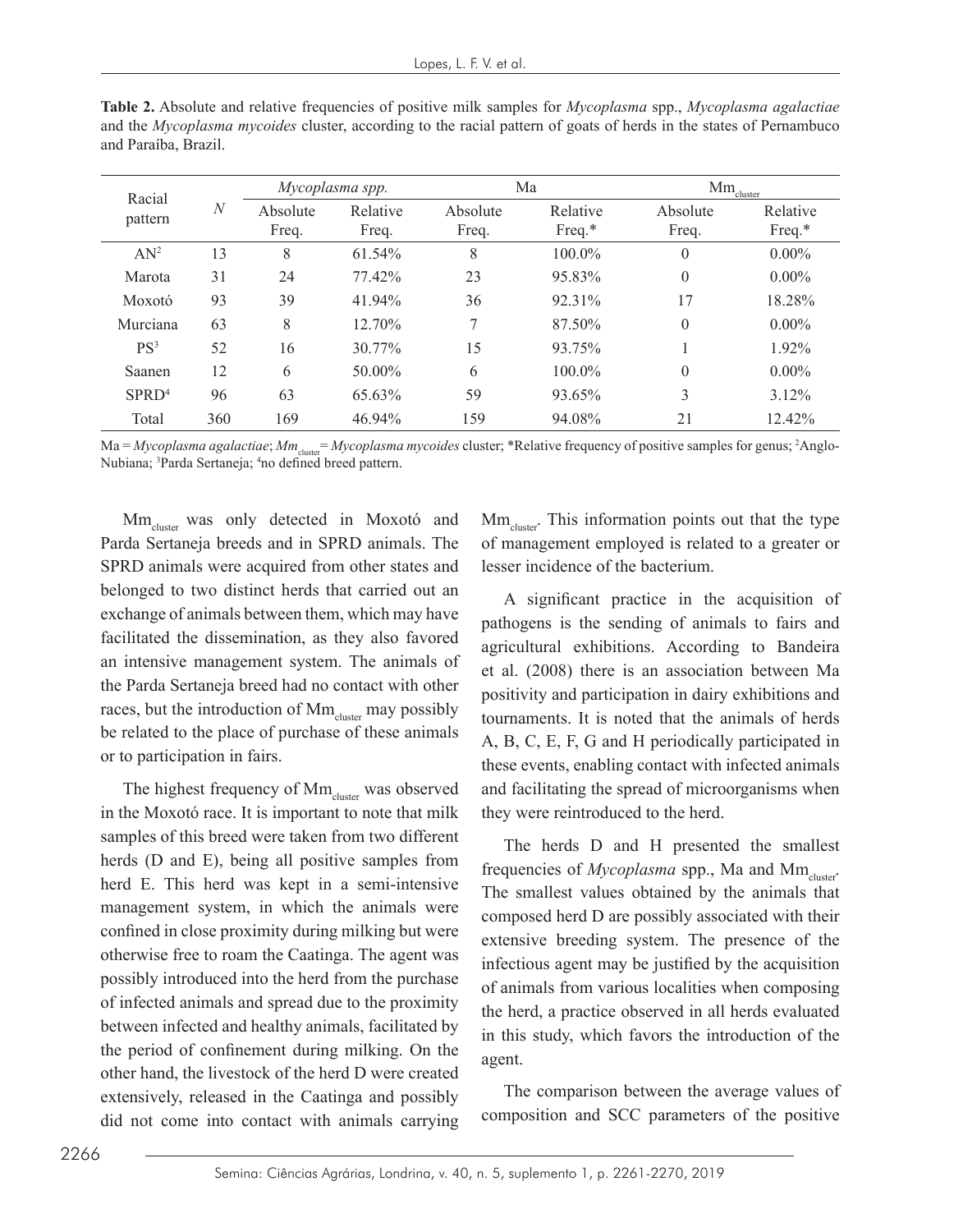and negative samples for Ma and  $Mm_{\text{cluster}}$  are presented in Table 3. Statistical difference was observed by the Student's t-test  $(p<0.05)$  between the mean of protein, casein and SCC in positive and negative samples for Ma. For  $Mm_{cluster}$ , significant statistical difference was only observed for the SCC parameter.

**Table 3.** Comparison between averages of fat, protein, lactose, total solids and SCC of goat milk samples positive and negative for *Mycoplasma agalactie* and the *Mycoplasma mycoides* cluster, belonging to herds in the states of Pernambuco and Paraíba, Brazil.

|                             | <b>Variables</b> | <b>Positive</b>      | <b>Negative</b>      |
|-----------------------------|------------------|----------------------|----------------------|
|                             | Fat              | 4.39 <sup>A</sup>    | 4.11 <sup>A</sup>    |
|                             | Protein          | 3.67 <sup>A</sup>    | 3.46 <sup>B</sup>    |
|                             | Lactose          | 4.19 <sup>A</sup>    | 4.30 <sup>A</sup>    |
| Mycoplasma agalactiae       | Total solids     | 13.19 <sup>A</sup>   | 12.78 <sup>A</sup>   |
|                             | Casein           | 3.03 <sup>A</sup>    | 2.81 <sup>B</sup>    |
|                             | SCC (x1000)      | $2,043.2^{\text{A}}$ | 1,388.7 <sup>B</sup> |
|                             | Fat              | 4.24 <sup>A</sup>    | 4.20 <sup>A</sup>    |
|                             | Protein          | 3.89 <sup>A</sup>    | 3.53 <sup>A</sup>    |
|                             | Lactose          | 4.13 <sup>A</sup>    | 4.26 <sup>A</sup>    |
| Mycoplasma mycoides cluster | Total solids     | 13.30 <sup>A</sup>   | 12.94 <sup>A</sup>   |
|                             | Casein           | 3.23 <sup>A</sup>    | 2.89 <sup>A</sup>    |
|                             | SCC (x1000)      | 2,803.44             | 1,606.7 <sup>B</sup> |

\*Different letters on the same line indicate  $p < 0.05$  by Student's t-test.

In this study the average values of total protein and casein were higher for positive samples when compared to negative samples for the infectious agent investigated. In the positive samples for Ma, the average total protein observed was 3.67%. However, 16.35% (26/159) were below the required minimum of 2.8%, recommended by current legislation. For casein, the average obtained for Ma positive samples was 3.03%.

Mastitis is related to changes in the protein fractions present in the milk causing significant implications for the industrial yield (MA et al., 2000). This is because when suspended casein (micellar) precipitates, it gives rise to the process of coagulation in the manufacture of cheese (BRASIL et al., 2015). In this way, the higher the casein content, the greater the amount of cheese produced for each litre of milk.

Higher values were observed for total protein and casein in the milk samples positive for infectious agents in this study. However, as one of the main targets of contagious agalactia is the mammary gland (SILVA et al., 2013), affected animals may present a drastic decrease in their milk production but increase the concentration of total protein, as noted in this study. In such cases, the total protein is not a good indicator of productivity, since there is an increase in total protein values during the process of mammary gland infection, which is possibly associated with the increase of serum proteins in milk.

In this study the isolated effect of *Mycoplasma* spp. infection on the composition of goat milk was considered. However, it is known that goat milk composition can be influenced by multiple factors, such as: feeding, race, lactation period, milk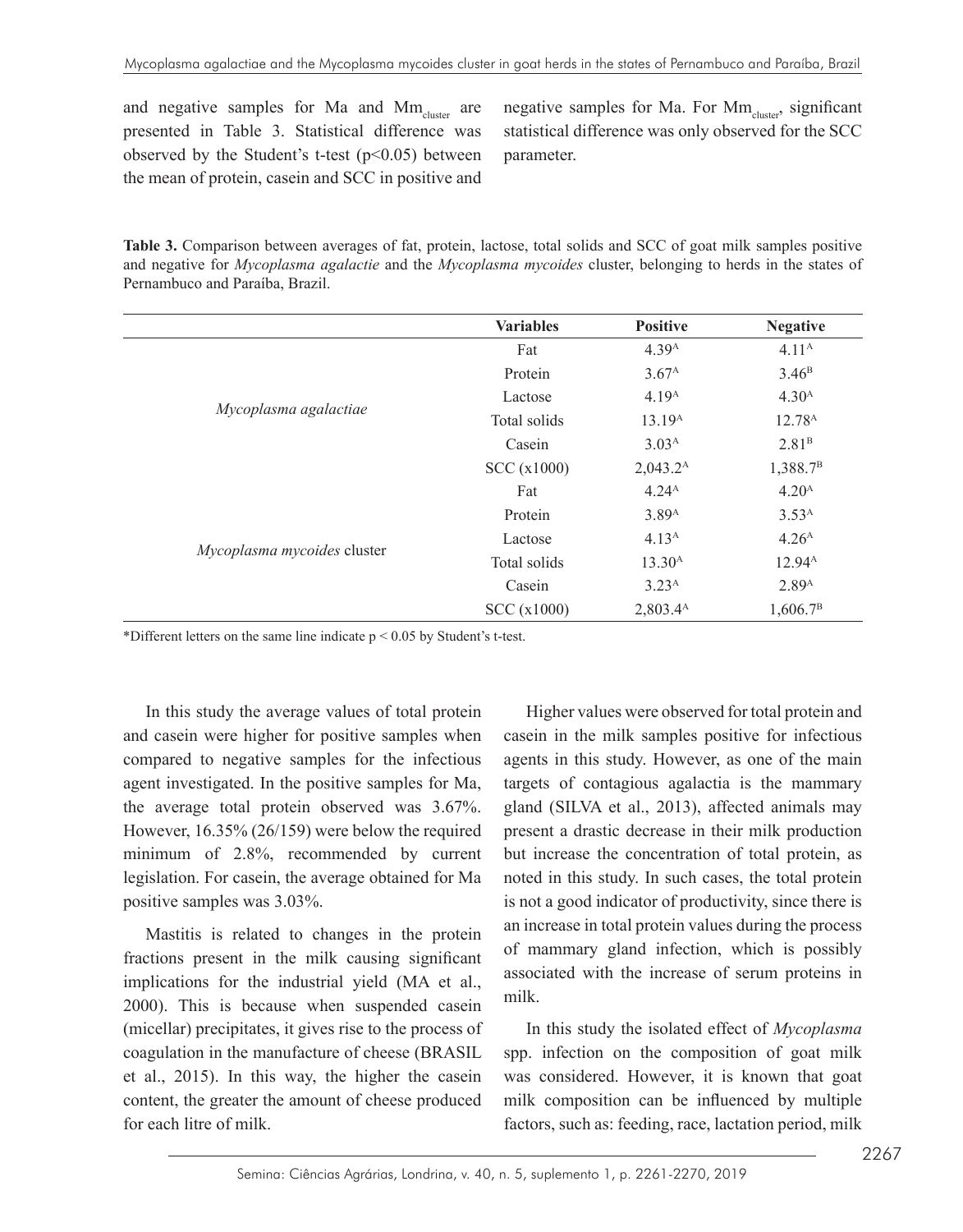production, season of the year, age of the animal (ALMEIDA et al., 2013), in addition to the presence of other microorganisms.

It was observed higher averages for SCC in relation to Ma and Mm<sub>cluster</sub> positivity with values of 2,043.2 x  $10^3$  and 2,803.4 x  $10^3$  cells/ mL, respectively. In the Ma and Mm<sub>cluster</sub> positive samples, individual values above 1,000 x 10<sup>3</sup> cells/ mL were observed in 52.12 (86/165) and 10.30% (17/165) of these samples, respectively. SCC is an indicator of the sanitary status of the mammary gland and has been used as an indicator for udder health and microbiological quality in goats (PIRES et al., 2015). However, in goats, SCC should be used cautiously in the diagnosis of mastitis, since high concentrations of these cells are naturally found in goat milk (MADUREIRA et al., 2017; PIRES et al., 2015).

Despite the remarkable importance of SCC, the Normative Instruction No. 37 of the Ministry of Agriculture, Livestock, and Food Supply (MAPA) does not set a limit for this parameter (BRASIL, 2000), although several studies indicate the limit of  $1,000 \times 10^3$  cells/mL as indicative of intramammary infection (SOUZA et al., 2012). In the present study the SCC averages of positive samples for Ma and Mm<sub>cluster</sub> were higher than this value. Significant increases in SCC were related to the presence of *Mycoplasma* spp. by other authors (AL-FARHA et al., 2017).

The results of this study suggest that the creation of a national sanitary program aimed at preventing the introduction and dissemination of mycoplasmas in different regions of Brazil is necessary. In this sense, it becomes a matter of urgency to facilitate the access of goat producers to efficient techniques for the early detection of the main species of this agent, in order to avoid dissemination and to enable more effective control within and between the herds, reducing economic losses.

#### **Acknowledgments**

We would like to thank CAPES for grant of the scholarship, National Council for Scientific and Technological Development (CNPq) and FACEPE (Fundação de Apoio a Pesquisa do estado de Pernambuco) for funding this study.

#### **References**

AL-FARHA, A. A. B.; HEMMATZADEH, F.; KHAZANDI, M.; HOARE, A.; PETROVSKI, K. Evaluation of effects of Mycoplasma mastitis on milk composition in dairy cattle from South Australia. *BMC Veterinary Research*, v. 13, n. 351, p. 1-8, 2017. DOI: 10.1186/S1291701712742.

ALMEIDA, J. F.; AQUINO, M. H. C.; MAGALHÃES, H.; NASCIMENTO, E. R.; PEREIRA, V. L. A.; FERREIRA, T., BARRETO, M. L. Principais alterações no leite por agentes causadores de mastite no rebanho caprino dos estados de Minas Gerais e Rio de Janeiro. *Arquivos do Instituto Biológico*, v. 80, n. 1, p. 13-18, 2013. DOI: 10.1590/S180816572013000100003.

ALVES, B. H. L. S.; SILVA, J. G.; MOTA A. R; CAMPOS A. C.; JÚNIOR, J. W. P.; SANTOS, S. B.; MOTA, R. A. *Mycoplasma agalactiae* in semen and milk of goat from Pernambuco State, Brazil. *Pesquisa Veterinária Brasileira*, v. 33, n. 11, p. 1309-1312, 2013. DOI: 10.1590/S0100736X2013001100004.

ARIZA-MIGUEL, J.; RODRÍGUEZ-LÁZARO, D.; HERNÁNDEZ, M. A survey of *Mycoplasma agalactiae* in dairy sheep farms in Spain. *BMC Veterinary Research*, v. 8, n. 1, p. 1-6, 2012. DOI: 10.1186/174661488171.

AZEVEDO, E. O.; CÂMARA, D. R.; SILVA, S. V.; GUERRA, M. M. P. Agalaxia contagiosa: Um "novo" problema para caprinos e ovinos no Brasil. *Ciência Veterinária nos Trópicos*, v. 18, n. 2, p. 34-38, 2015.

AZEVEDO, E. O.; ALCÂNTARA, M. D. B.; NASCIMENTO, E. R.; TABOSA, I. M.; BARRETO, M. L.; ALMEIDA, J. F. DE; ARAÚJO, M. D.; RODRIGUES, A. R. O.; RIET-CORREA, F.; CASTRO, R. S. de. Contagious agalactia by *Mycoplasma Agalactia* in small ruminants in Brazil: first report. *Brazilian Journal of Microbiology*, v. 37, n. 4, p. 576-581, 2006. DOI: 10.1590/S151783822006000400033.

BANDEIRA, D. A.; CASTRO, R. S.; AZEVEDO, E. O.; NASCIMENTO, E. R.; MELO, L. S. S.; MELO, C. B. Infection by *Mycoplasma agalactiae* in dairy goat herds in the microregions of Cariri in Paraíba State, Brazil. *Arquivo Brasileiro de Medicina Veterinária e*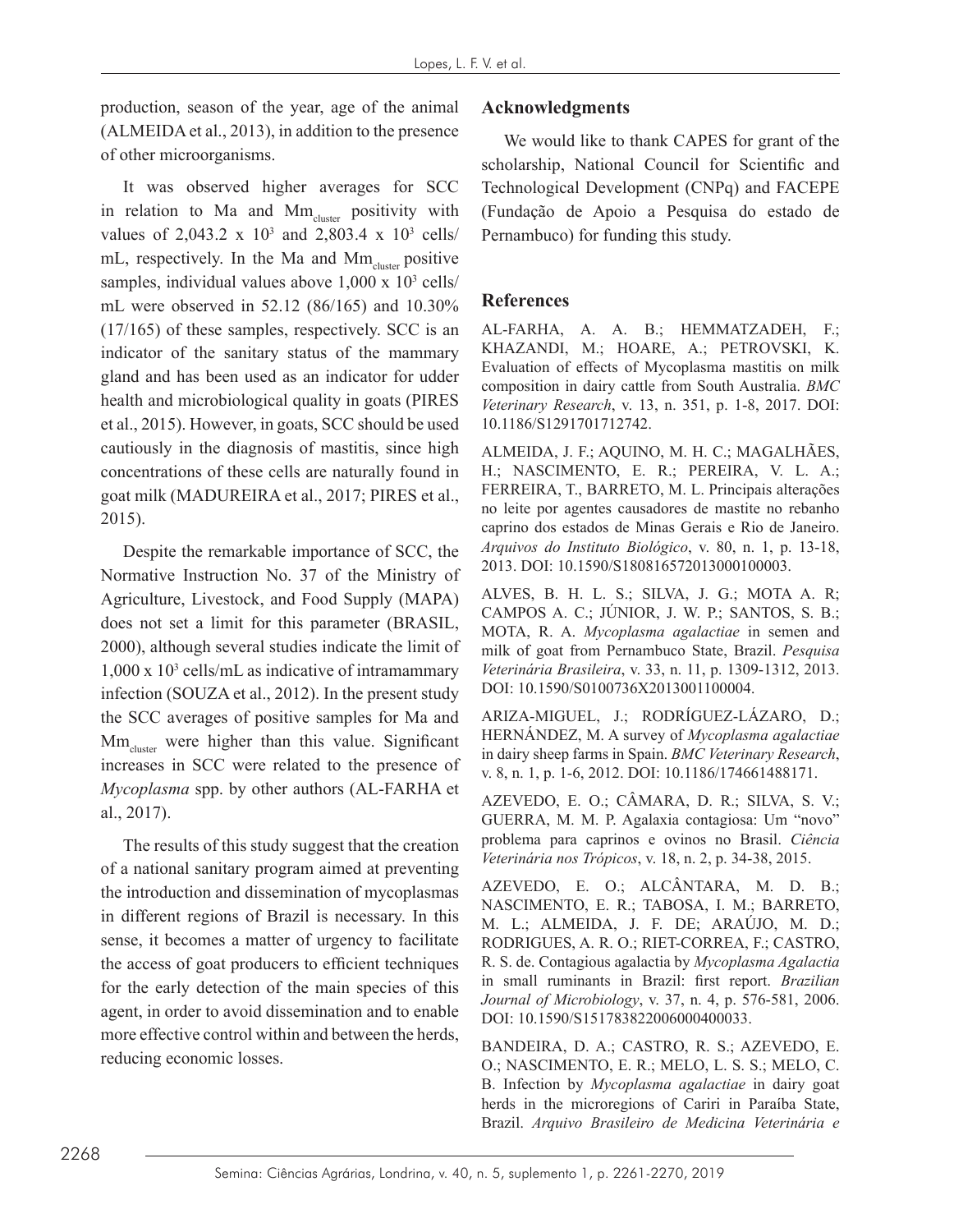*Zootecnia*, v. 60, n. 5, p. 1255-1258, 2008. DOI: 10.1590/ S010209352008000500031.

BARBOSA, V. P.; NASCIMENTO, E. R.; DANELLI, M. G. M.; NASCIMENTO, M. G. F.; SANTOS, M. A. J.; LIGNON, G. B.; RIBEIRO, V. R. Diferenciação de tipos de *Mycoplasma mycoides* na etiopatogenia da micoplasmose caprina. *Revista Brasileira de Medicina Veterinária*, v. 7, n. 1, p. 33-36, 2000. DOI: 10.4322/ rbcv.2015.172.

BASHIRUDDIN, J. B.; TAYLOR, T. K.; GOULD, A. R. A PCR-based test for the specific identification of *Mycoplasma mycoides* subspecies *mycoides* SC. *Journal of Veterinary Diagnostic Investigation*, v. 6, n. 4, p. 428- 434, 1994. DOI: 10.1177/104063879400600405.

BOOM, R., SOL, C. J.; SALIMANS, M. M.; JANSEN, C. L.; WERTHEIM-VAN, D. P. M.; NOORDAA, V. J. Rapid and simple method for purification of nucleic acids. *Journal of Clinical Microbiology*, v. 28, n. 3, p. 495-503, 1990.

BRASIL, MINISTÉRIO DA AGRICULTURA E DO ABASTECIMENTO. Secretaria de Defesa Agropecuária. Regulamento técnico de produção, identidade e qualidade do leite de cabra. Instrução Normativa nº 37 de 31 de outubro de 2000. *Diário Oficial [da] União*, Brasília, 8 nov. 2000.

BRASIL, R. B.; NICOLA, E. S.; CABRAL, J. F.; SILVA, M. A. P. Estrutura e estabilidade das micelas de caseína do leite bovino. *Ciência Animal*, v. 25, n. 2, p. 71-80, 2015.

KUMAR, A.; RAHAL, A.; CHAKRABORTY, S.; VERMA, A. K.; DHAMA, K. *Mycoplasma agalactiae* an etiological agent of contagious agalactia in small ruminants: a review. *Veterinary Medicine International*, v. 2014, n. 2014, p. 1-13, 2014. DOI: 10.1155/2014/286752

KUPPEVELD, F. J. V.; LOGT, J. T. V. D.; ANGULO, A. F.; ZOEST, M. J. V.; QUINT, W. G.; NIESTERS, H. G.; GALAMA, J. M.; MELCHERS, W. J. Genus and species-specific identification of *Mycoplasma*s by 16S rRNA amplification. *Applied and Environmental Microbiology*, v. 52, n. 8, p. 2606-2615, 1992.

MA, Y.; RYAN, C.; BARBANO, D. M.; GALTON, D. M.; RUDAN, M. A.; BOOR, K. J. Effects of somatic cell count on quality and shelf-life of pasteurized fluid milk. *Journal of Dairy Science*, v. 83, n. 1, p. 1-11, 2000. DOI: 10.1590/s151999402018000400004.

MADUREIRA, K. M.; GOMES, V.; ARAÚJO, W. P. Características físico-químicas e celulares do leite de cabras Saanen, Alpina e Toggenburg. *Revista Brasileira de Ciência Veterinária*, v. 24, n. 1, p. 39-43, 2017. DOI: 10.4322/rbcv.2017.008.

MORAES, A. G. M.; CORDEIRO, A. A.; SILVA, N. S.; CAMPOS, A. C.; MELO, M. A.; AZEVEDO, E. O. Isolamento de Mycoplasma spp. no trato reprodutivo de pequenos ruminantes no semiárido paraibano. *Archives of Veterinary Science*, v. 22, p. 18-22, 2017. DOI: 10.5380/ avs.v22i2.39858.

PEIXOTO, R. M.; ANDRIOLI, A.; PINHEIRO, R. R.; ALVES, F. S. F.; SANTOS, V. W. S. dos; SOUSA, M. M. de; AZEVEDO, D. A. A. de; DAMASCENO, E. M.; TEIXEIRA, M. F. S. *Mycoplasma agalactia*e em rebanhos leiteiros no estado do Ceará em associação com o vírus da artrite encefalite caprina. *Acta Scientiae Veterinariae*, v. 46, n. 1533, p. 1-6, 2018. DOI: 10.22456/1679-9216.81885

PEREIRA, P. F. V. Fatores de risco, etiologia e aspectos clínicos da mastite em ovelhas de corte no Paraná. *Pesquisa Veterinária Brasileira*, v. 34, n. 1, p. 1-10, 2014. DOI: 10.1590/S0100-736X2014000100001

PIRES, A.; SOBRAL, P.; GOMES, A.; PARDAL, P. Qualidade higiénica do leite de caprinos da raça serrana, ecótipo ribatejano, explorados na região do Ribatejo e Oeste. *Revista da Unidade de Investigação do Instituto Politécnico de Santarém*, v. 3, n. 4, p. 192-215, 2015. DOI: 10.25746/ruiips.v3.i4.14375

RAVAZZOLO, A. P.; NENCI, C.; VOGT, H. R.; WALDVOGEL, A.; OBEXER-RUFF, G.; PETERHANS, E.; BERTONI, G. Viral load, organ distribution, histopathological lesions, and cytokine mRNA expression in goats infected with a molecular clone of the caprine arthritis encephalitis virus. *Virology Journal*, v. 350, n. 1, p. 116-127, 2006. DOI: 10.1016/j.virol.2006.02.014

SANTOS, O. M.; CAMPOS, A. C.; SANTOS, J. P.; SANTOS, P. O. M.; CALDAS, E. L. C.; SANTOS, A. D. F.; NASCIMENTO, E. R.; CASTRO, R. S.; AZEVEDO, E. O. Agalaxia contagiosa em ovinos e caprinos do Estado do Sergipe: dados preliminares. *Scientia Plena*, v. 11, n. 4, p. 1-5, 2015.

SANTOS, S. B. dos; MELO, R. P. B.; SILVA, L. T. R.; OLIVEIRA, J. M. B.; ABAD, A. C. A.; PNHEIRO JÚNIOR, J. W.; MOTA, R. A. Epidemiology of Mycoplasma agalactiae and Mycoplasma mycoides cluster in flocks of northeastern Brazil. Ciência Rural, v. 48, n. 4, 2018. DOI: 10.1590/0103-8478cr20170427

SAS Institute Inc. 2002-2003. Statistical analysis system. Release 9.1.3 (Software). Cary. EUA

SILVA, N. S.; MARINHO, M. L., AZEVEDO, E. O.; CAMPOS, A. C.; CARVALHO, M. G. X. Tratamento alopático e homeopático em caprinos com agalaxia contagiosa: estudo comparativo. *Archives of Veterinary Science*, v. 18, n. 4, p. 57-64, 2013. DOI: 10.5380/avs. v18i4.31114